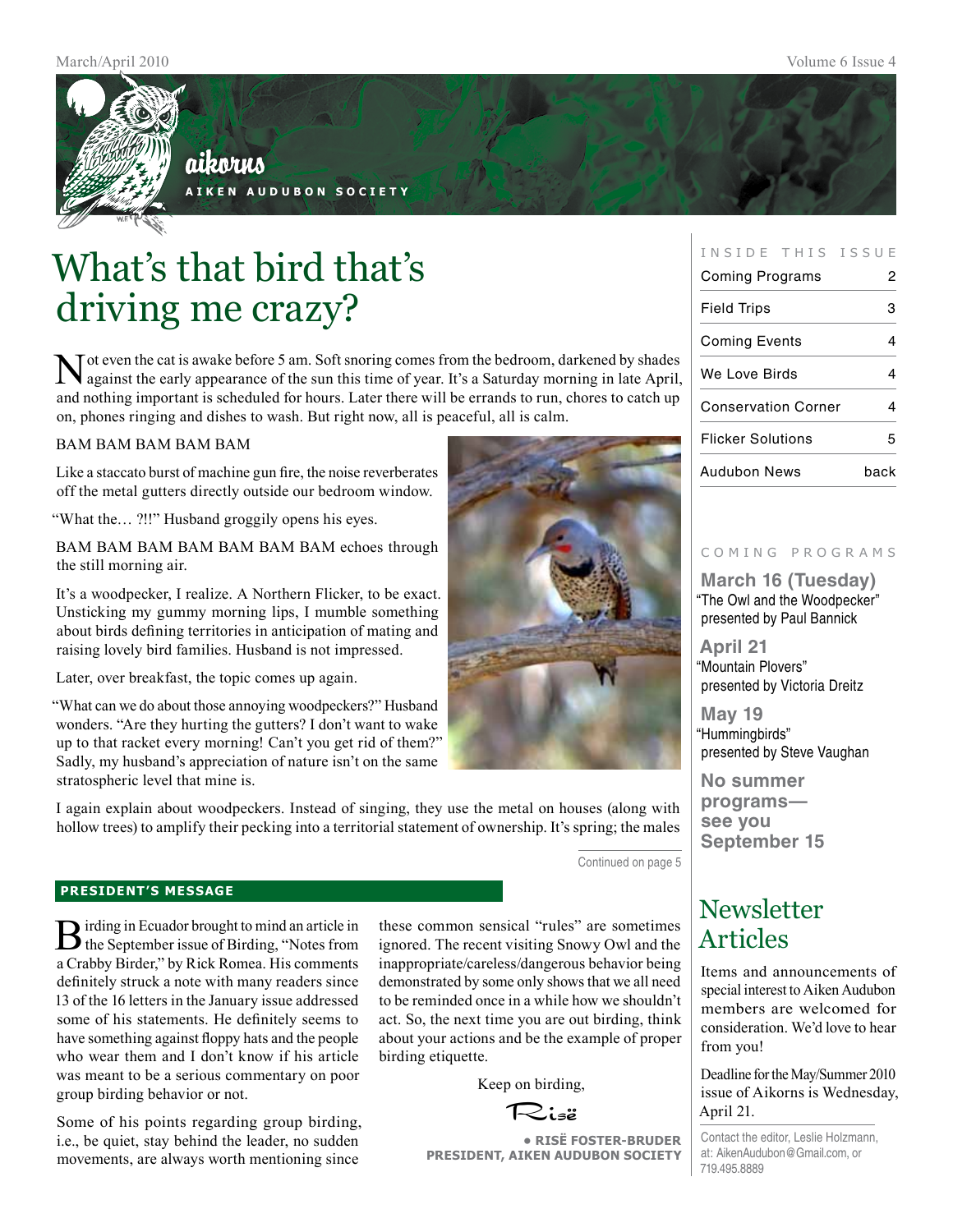## March 16 • Paul Bannick (Note: This is a Tuesday!) The Owl and The Woodpecker

**Encounters with North America's Most Iconic Birds**

Award-winning photographer Paul Bannick will take you on a visual journey of 11 key North American habitats through the needs of specific owl and woodpecker species. This stunning photographic study will be accompanied by field stories, and rich natural history derived from thousands of hours in the field. His talk will look at the way owls and woodpeckers define and enrich their habitat and how their life-histories are intertwined.

Paul's work has appeared in Audubon magazine, Sunset magazine, Pacific Northwest magazine, the National Wildlife Federation Guide to North American Birds, Smithsonian Guide to North American Birds and in many other books, magazines, parks, refuges and other places in North America and Europe.

Paul works full-time as a director for Conservation Northwest, a conservation organization dedicated to protecting and connecting wild areas from the Pacific Coast to the Canadian Rockies.

See sample images and pages from his book, and early reviews, at www.paulbannick.com

## April 21 • Victoria Dreitz Mountain Plovers

Photo © victoria dreitz



**This Mountain Plover chick, weighing only 10 grams, has been fitted with a radio transmitter.**

The Mountain Plover is a migratory upland shorebird that inhabits the Great Plains region of North America. It is a species of special concern throughout its range due to suggested declines in population numbers. In Colorado, its believed that more than 50% of the continental population breeds across the eastern plains, with smaller breeding populations in the high elevation valleys, such as South Park and the San Luis Valley, and arid areas in western parts of the state.

These plovers are now being considered for the Endangered Species List. Do they belong there? The Colorado Division of Wildlife, in cooperation with other agencies, is conducting field studies to answer this very important question. Since much of the plover population nests on private ranch land, listing this species would greatly impact dryland wheat farmers and ranchers, especially those eking out a living on Colorado's eastern plains.

Victoria Dreitz earned her B.S. at Colorado State University and her Ph.D. at the University of Miami-Florida. Her dissertation focused on one of the first species listed under the endangered species act, the Snail Kite. She is a native of Colorado, growing up as a "farm girl" near the town of Iliff, in the northeastern corner of the state. She has been employed by the Colorado Division of Wildlife as an avian researcher since 2003, where her primary interest is grassland birds, particularly the breeding ecology of the Mountain Plover.

Don't miss the 4th annual Mountain Plover Festival in Karval, CO, April 30 – May 2 (see page 4).

**Aiken Audubon programs are free and open to the public. They are held at the Colorado State Division of Wildlife building located at 4255 Sinton Road. Coffee and socializing is at 6:30 pm and programs begin at 7 pm. Please use the back entrance.** *Note***: Sinton Road runs parallel to I-25 on the east side, between Garden of the Gods Road and Fillmore Street.**



#### AIKEN AUDUBON B O A R D M E M B E R S

**President** Risë Foster-Bruder 719.282.7877

**Vice President** Frank Dodge 719.548.9863

> **Secretary** Christine Bucher 719.596.2916 baccab@aol.com

**(Acting) Treasurer** Gail Biedronski GBied@yahoo.com

> **Program Chair** Debra Barnes 303.947.0566 kfoopooh@yahoo.com

**Conservation Chair** (Position open)

> **Publicity Chair** Christine Bucher 719.596.2916 baccab@aol.com

**Education Chair** Michael E. Whedon 719.243.2083 MEWhedon@peoplepc.com

> **Field Trips** Cyndy Kulp 719.634.0627 KulpC@aol.com

**Aikorns Editor/ Webmaster** Leslie Holzmann 719.495.8889 AikenAudubon@gmail.com

> **Hospitality** Arlene Sampson 719.574.6134

**Christmas Count** Ben & Sally Sorensen 719.635.1716

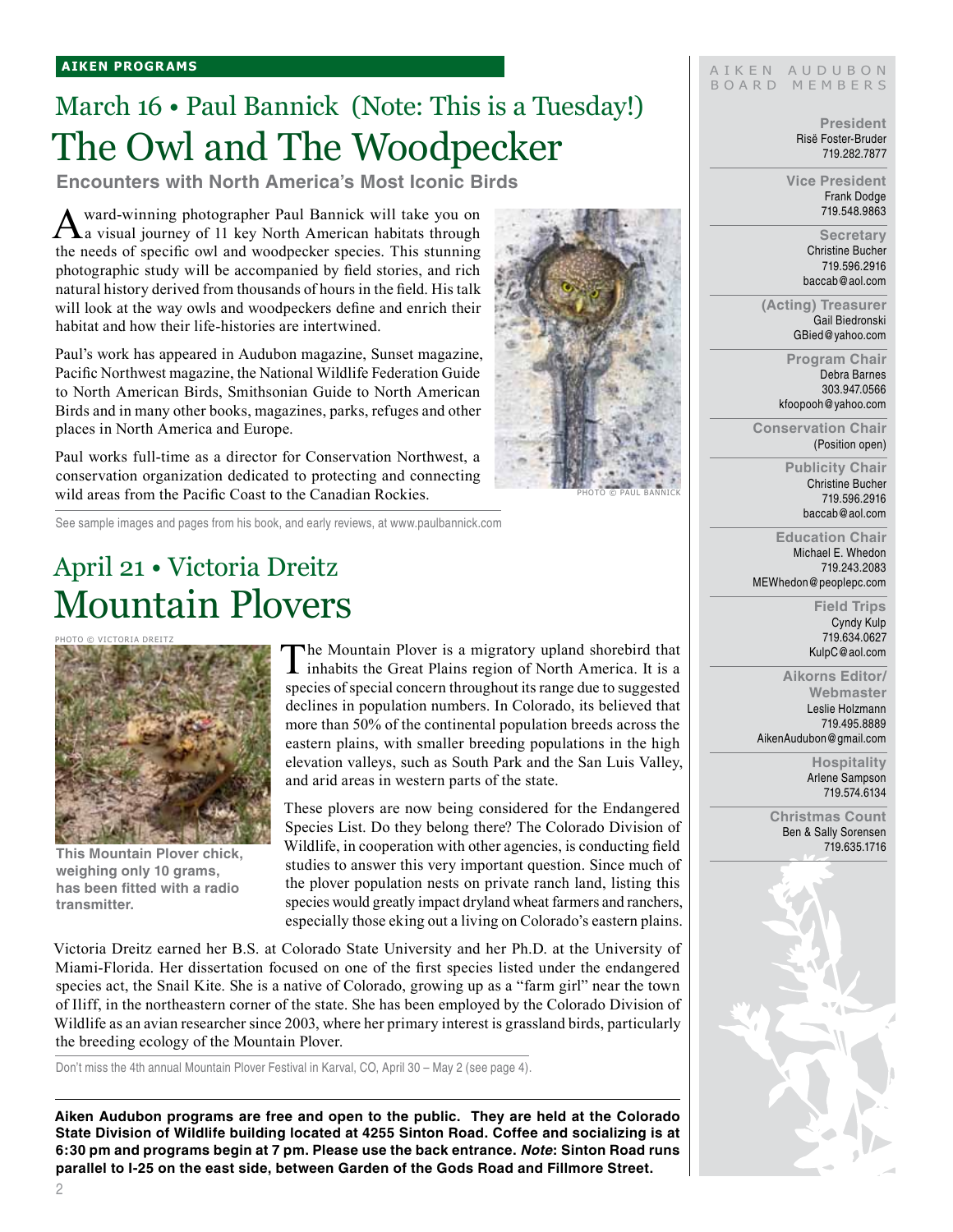#### **aiken audubon FIELD TRIPS**

**Everyone is welcome on Aiken field trips, regardless of experience level or membership in Audubon. Contact trip leader for details and to let them know you are coming. Don't forget to pack your binoculars, scope (if you have one), field guide, water, snack or lunch, hat, rain gear, sun screen, bug spray, camera(?), and some gas money for the drivers.** 

**In cases of extreme cold or snowy/icy conditions, trips may need to be cancelled. If you have any questions about the weather, please contact the trip leader an hour before the scheduled meeting time.**

**To receive e-mailed reminders of upcoming trips, send your name and e-mail address to AikenAudubon@ gmail.com with "field trip list" in the subject line.**



### **Saturday, March 6, 8 am – 1:30 pm** Eagles! Remix

Gary Conover repeats his Eagles trip to Lake Pueblo State Park via the back roads. Search for raptors east of I-25, then enjoy the eagles at Lake Pueblo. A scope will be very helpful; bring one if you have one. Be sure to pack a lunch.

Meet at Broadmoor Towne Center (at Nevada and Lake Avenue) near the Starbucks to carpool.

Leader: Gary Conover, 719.635.2505

### **Rescheduled due to snow: Saturday, March 20, 8:30 am – 1 pm** Fountain Creek Nature Center & Big Johnson Reservoir

Birding is always good at the Nature Center, and Saraiya Ruano has explored this area thoroughly. She will lead us on a trip to discover what birds are around. Afterwards we will make a stop at Big Johnson to look for waterfowl.

Meet at Broadmoor Towne Center (at Nevada and Lake Avenue) near the Starbucks to carpool or caravan.

Leader: Saraiya, 719.641.4305

 For the latest information on field trips and events: www.AikenAudubon.com

### **Saturday, April 17, 8 am – noon** Cheyenne Mountain State Park

State park volunteer and Aiken member Debbie Barnes will lead this trip to Colorado Spring's only state park. We'll explore some of the trails at Cheyenne Mountain State Park, looking for Western Bluebirds, Tree Swallows, Western Tanagers, as well as raptors and other birds.

Be prepared for muddy trails and changeable weather.

Meet at Broadmoor Towne Center (at Nevada and Lake Avenue) near the Starbucks to carpool. Park entry fee required: \$6 per car or season pass.

Leader: Debbie Barnes, kfoopooh@yahoo.com, 303.947.0566

### **Saturday, April 10, 7 am – noon** Ramah Reservoir SWA

Join us for this trip to seasonal Ramah Reservoir, out on the plains near Calhan. Past trips have seen an assortment of waterfowl and short-grass prairie species from sandpipers to sparrows. In spring, hawks soar overhead. The shallow marshes at the south end of the reservoir give way to a low area full of willows, an excellent migrant trap. Hopefully, the snow will be melted and the reservoir full. The sun rises at 6:30 am this time of year, so set your alarm clock and enjoy the early birds.

Meet in front of the Falcon Safeway to carpool. A scope will be helpful. Note: Habitat Stamps are no longer required for birding.

Leader: Leslie Holzmann, Leslie@mountain-plover.com; 719.494.8889



### **Saturday, May 1** Chico Basin Ranch

Save the date: John Drummond has agreed to lead a field trip to Chico Basin during spring migration. Anything could turn up! Details will be on the website when they become available.

Leader: John Drummond, jxdrummo@aol.com

#### **arkansas valley audubon FIELD TRIPs**

**The Arkansas Valley Audubon Society welcomes you on their field trips. Check their website for more information: www.socobirds.org. Be sure to contact trip leaders to let them know you would like to join them.**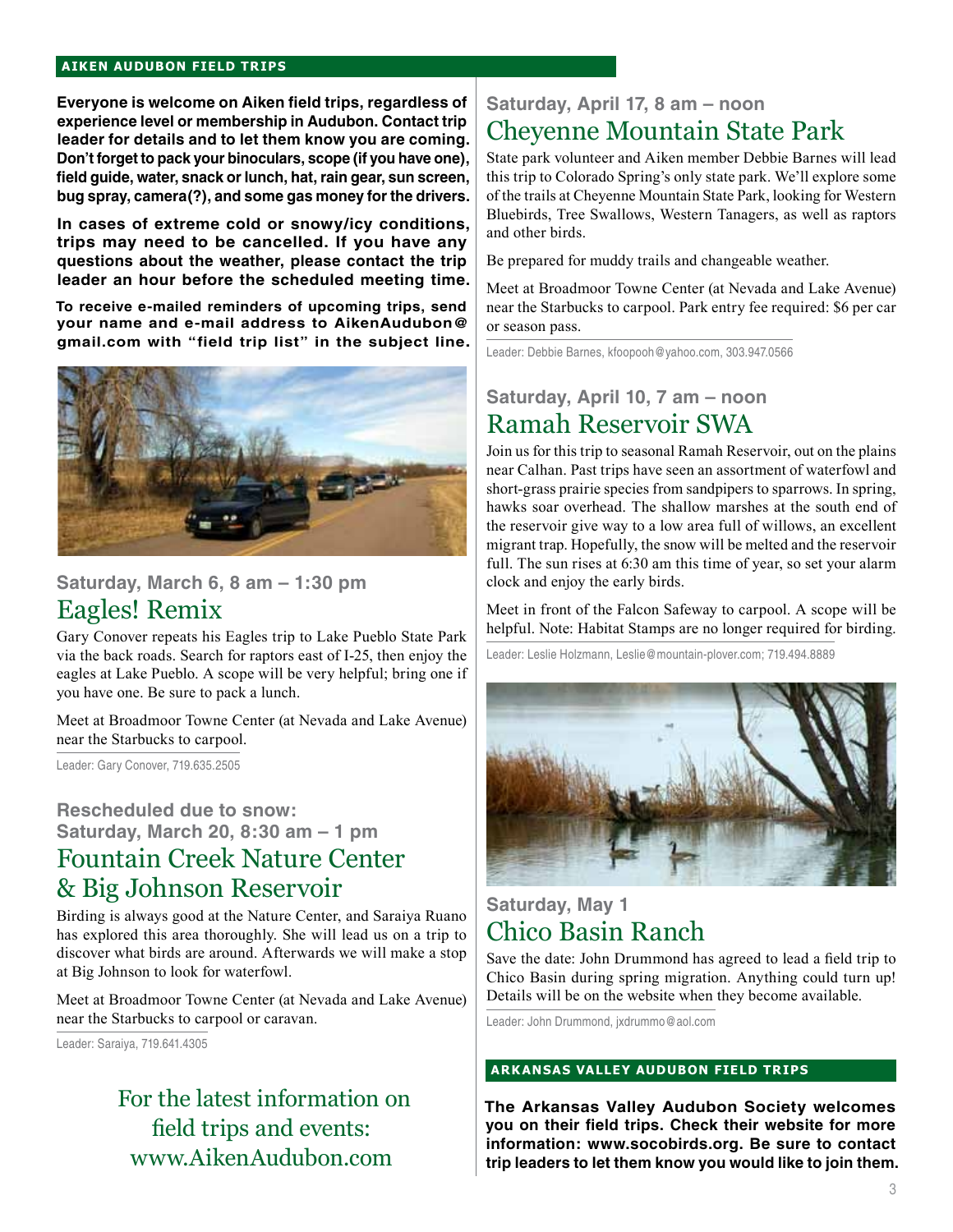### **March 11 – 15 Laughlan, Nevada** Wings & Wildlife Festival

Nature enthusiasts will find everything from Swallows to Eagles hidden among the area's river banks, Chaparral, Scrub Oak, Desert Scrub, Gambel Oak, Joshua Tree, Mesquite, Pinion pine, and Ponderosa pine trees. Birding opportunities will include species indigenous to the Southwest, as well as, late winter and early spring birds. With over 400 bird species seen in Clark County, the possibilities are amazing!

More information: www.SNBWTP.org

### **March 12 – 14 Monte Vista NWR** Crane Festival

Monte Vista National Wildlife Refuge, near Alamosa, is the site for the 27th annual Crane Festival. While the festival offers outstanding opportunities for celebrating and understanding cranes and other wildlife, the common denominator that brings visitors back year after year is the 20,000 or so greater sandhill cranes and a few thousand lesser sandhills, that really put on a show for each other and visitors, too. Besides the cranes there are thousands of waterfowl, numerous wintering bald eagles and other raptors that highlight the wildlife viewing.

More information: www.cranefest.com

### **March 18 - 21 Kearney, Nebraska** Rivers & Wildlife **Celebration**

Gather with wildlife enthusiasts from around the world to celebrate the annual migration of 500,000 sandhill cranes and millions of waterfowl through central Nebraska. This 40th annual conference is open to anyone interested in experiencing one of the greatest wildlife spectacles on Earth and learning more about the natural world in a friendly and informal atmosphere.

More information: www.nebraska.audubon. org/RWC.htm, Nebraska@audubon.org; 402.797.2301; Rowe Sanctuary has information about viewing the sandhill crane migration, 308/468-5282; www.rowesanctuary.org.

**Thursday, April 8, 9 – 10:15 am** 2s & 3s Outdoors: All About Birds

Share in the joy of your 2 or 3 year-old child's discovery as he or she enjoys a story and an exploration hike outdoors. Held at Fountain Creek Nature Center, 320 Pepper Grass Lane, Fountain, CO 80817.

Reservation required, call 719.520.6745. Fee: \$3 for each participant including adults and siblings.

### Birding for Beginners 101 Course

**Thursday classes, April 8, 22 & May 6, 6:30 – 8:30 pm**

**Saturday field trips, April 10, 24 & May 22, 8 am – noon** Led by naturalist Ken Pals, this series is designed to teach beginning bird watchers the basics of birding and to develop and improve skills in identifying birds by sight and sound.

Thursday classroom time will be held at Bear Creek Nature Center, 245 Bear Creek Road, Colorado Springs, CO 80906; Saturday field trips meet at Fountain Creek Nature Center, 320 Pepper Grass Lane, Fountain, CO 80817.

Registration required, call 719.520.6387. Fee: \$50/nature center member, \$60/nonmember

### **April 30 – May 2** 4th Annual Mountain Plover Festival

From the Friday night ice cream social to the home-grown beef BBQ, you are made to feel like a local as you explore private ranchland where the elusive Mountain Plovers nest. Sightings are almost guaranteed. Other birds of the prairies are also present, along with wildlife endemic to the seasonal wetlands called playas.

#### Don't delay; registration deadline is April 15.

Full registration is \$200, but you can sign up "a la carte" as well. Discounts for more than one person. For more information, or to register, go to www.karval. org or call Carl and Cherry Stogsdill at 719.446.5354.

# We Love Birds

New York, NY—The Natural Resources Defense Council and the Cornell Lab of Ornithology have announced the launch of WeLoveBirds.org, an interactive online community for bird enthusiasts. WeLoveBirds. org offers a free and open social network of people who are passionate about birds; access to information on birds and birding from a leading ornithology lab; and an opportunity to make a positive difference for birds and their habitats.

WeLoveBirds.org will feature information on more than 500 species of birds, bird news, notes on scientific discoveries, and an open platform for bird enthusiasts of all levels to contribute their own stories, photos, birding observations, questions, and more.

See you online!

#### **conservation corner**

## Hope for the Greater Sage-Grouse

The sagebrush landscape has long epitomized the American West. But this unique habitat, home to scores of plants and animals, including the Greater Sage-Grouse, is rapidly disappearing. Already heavily impacted by oil and gas development, its high plains and sweeping vistas are also an important potential source of wind energy. Audubon's Sagebrush Initiative engages industry, government and community leaders, ranchers, conservationists, and other stakeholders to protect this remarkable ecosystem—while also promoting renewable energy development.

The BLM manages nearly one third of Wyoming's land and is responsible for mineral rights on nearly two-thirds, making it a critical player in deciding the future of wildlife and energy development in the state. The agency's January 2010 announcement of major changes in its leasing policies offered fresh hope for the survival of imperiled Greater Sage-Grouse, enhanced protection for other wildlife that share the western sagebrush ecosystem, and an innovative model to advance wildlife-friendly energy development nationwide. It was a big victory for Audubon, for wildlife and for thoughtful energy development.

More information: http://audubon.org/ campaign/energy/sagebrush/index.html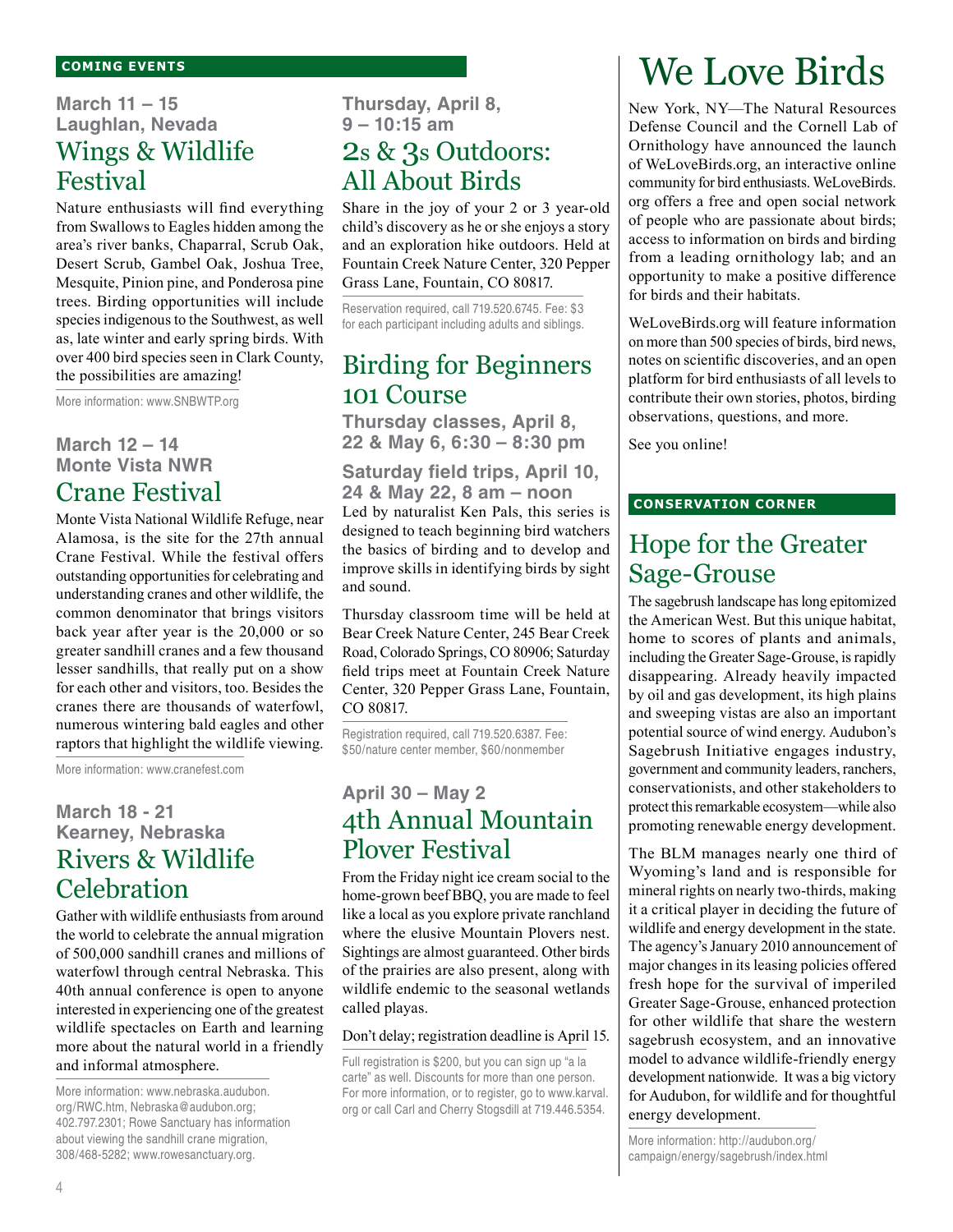#### **flickers, cont'd.**

are merely advertising for a female. You can't fault the males for showing off. The whole process lasts only a month or two—then they'll settle down to domesticity, and you can enjoy your quiet mornings again.

The next weeks are long ones. It seems our resident flicker is somewhat of a social loser, and it takes what seems like forever to impress the ladies. Finally, however, the morning comes where 5 am passes, and all remains still. I breathe a sigh of relief.

Enthusiastically, I explain that the woodpecker has claimed his prize, and won't be up disturbing the neighborhood at the crack of dawn any more. He's now into home building, nesting and mating, and will be far too busy to bother anybody. In fact, while many bird species—chickadees, nuthatches, owls, etc.—use existing cavities, woodpeckers play a very important role in nature by creating the holes in the first place. Husband is dubious, but willing to accept this happy news.



Two days later:

#### BAM BAM BAM

It isn't quite as loud this time, and it's not 5 am. However...

#### BAM BAM BAM BAM BAM

"What's that?!" Husband turns to me with accusing eyes. "I thought you said they were done making all that noise!"

We venture outside, and find the spot in our house siding where the happy couple has decided to create their dream home. A neat, circular hole several inches in diameter has appeared, seemingly overnight. Bits of loose insulation waft down to the growing pile on the ground underneath. Apparently Mr. and Mrs. Woodpecker have ignorantly mistaken our beautiful stained cedar for a rotting tree trunk.

I give my husband a weak grin. He is busy calculating the cost of repairs, including new siding, insulation, semitransparent stain, and labor. He is not happy.

"Perhaps if you build them a nesting box, they'll leave our house alone," I helpfully suggest. "You can place it over the hole they made, and they'll use the box instead. Plus, they'll keep the other flickers away, since they're territorial."

### aikorus Aiken Audubon Society Membership/Subscription **Sign Up For:** One Year \$10.00 Two Years \$18.00 **Donation**  New Total Renewal Name

Address

**Mail Check To:** Aiken Audubon Society 6660 Delmonico Dr. D-195, Colorado Springs, CO 80919

"Why don't you just stop feeding the birds?" counters Husband. "That way, they'll leave our house alone, and we won't have all these problems."

I gape at him in astonishment. Stop feeding the birds? The thought had never entered my mind. "Tha... that's a drastic step!" I stutter. "Can't it be a last resort?"

Husband is nothing if not patient. A nest box is constructed and attached to the side of the house right over the existing hole. I tell him what a wonderful man he is, so handy and resourceful, and how much he must love me to put up with all this. He agrees.

It's now several weeks later. A family of starlings is trying to move into the flicker box. I keep evicting them. Meanwhile, the flickers must like the neighborhood. There's a new hole two feet below the original one. Blown-in insulation must make good nesting material, as they've laid eggs in it. I haven't mentioned any of this to Husband.

Stop feeding the birds, indeed!

● **leslie holzmann**

### Flicker Solutions

While the above story is meant to be humorous, it is based on a real issue—what do we do when the birds we love start causing severe property damage? For one solution that seems to be (mostly) working, check the Aiken website: www.aikenaudubon.com/Pages/ Conservation/conservation\_NOFL.html. The CDOW lists additional suggestions at http://wildlife.state.co.us/WildlifeSpecies/ LivingWithWildlife/Birds/Woodpeckers.htm.